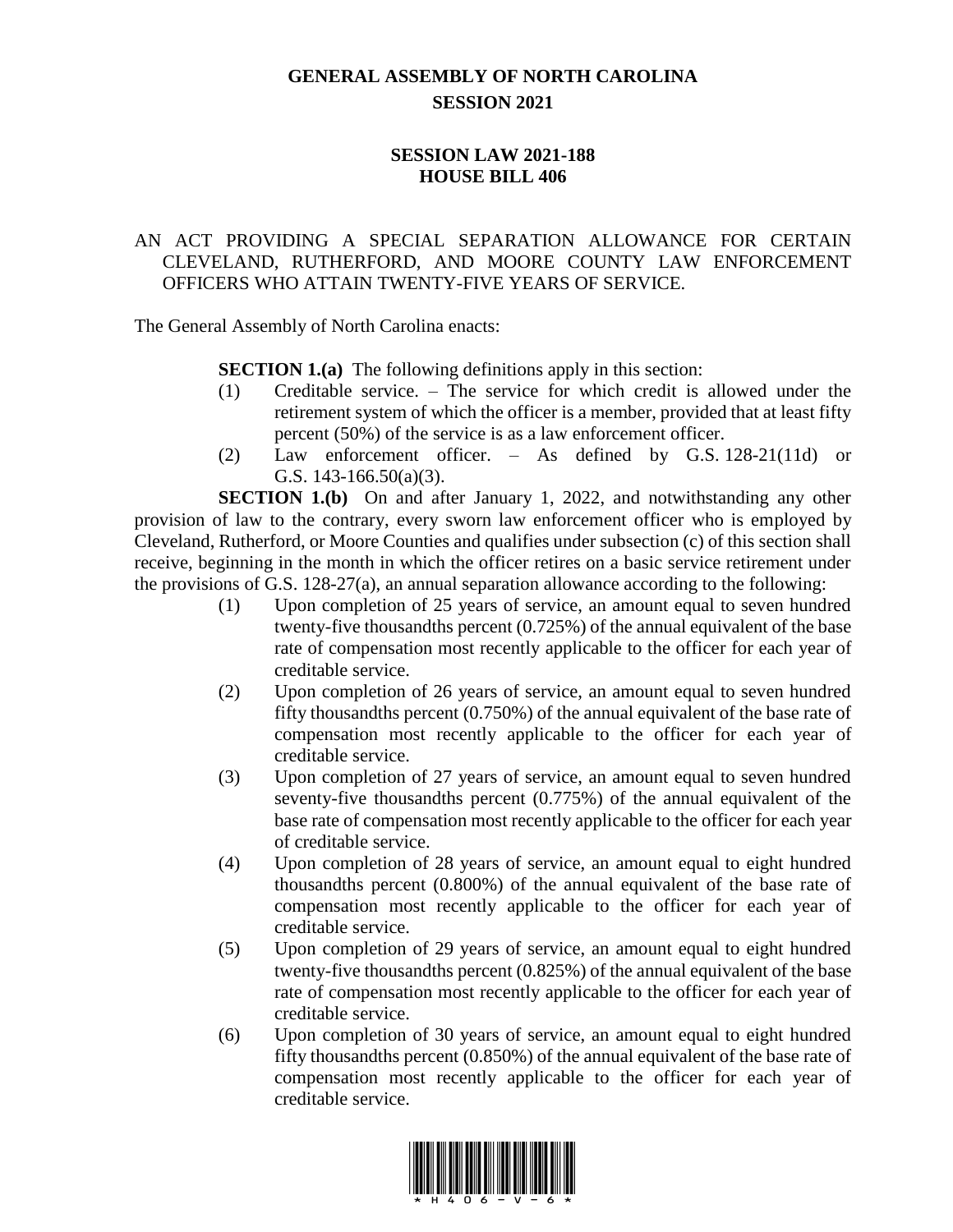The allowance authorized by this section shall be paid in equal installments on the payroll frequency used by the employer.

**SECTION 1.(c)** In order to qualify for the allowance, the officer shall meet all of the following criteria:

- (1) Has completed 25 or more years of creditable service.
- (2) Has not attained 62 years of age.
- (3) Has completed at least 10 years of continuous service as a law enforcement officer for either Cleveland, Rutherford, or Moore Counties immediately preceding a service retirement. Any break in the continuous service required by this subdivision because of disability retirement or disability salary continuation benefits shall not adversely affect an officer's qualification to receive the allowance, provided the officer returns to service within 45 days after the disability benefits cease and is otherwise qualified to receive the allowance.
- (4) Is not a recipient of the special separation allowance provided under G.S. 143-166.41 or G.S. 143-166.42.

**SECTION 1.(d)** Payment to a retired officer under the provisions of this section shall cease at the earlier of the following:

- (1) The death of the officer.
- (2) The last day of the month in which the officer attains 62 years of age.
- (3) The first day of reemployment by a local government employer in any capacity.

**SECTION 1.(e)** Notwithstanding the provisions of subdivision (3) of subsection (d) of this section, payments to a retired officer shall not cease when a local government employer employs a retired officer for any of the following:

- (1) In a public safety position in a capacity not requiring participation in the Local Governmental Employees' Retirement System.
- (2) In service to a county board of elections on an election day in a capacity that complies with G.S. 128-21(19) and does not result in cessation or suspension of the retiree's benefit from the Local Government Employees' Retirement System.

**SECTION 1.(f)** This section does not affect the benefits to which an individual may be entitled from State, local, federal, or private retirement systems. The benefits payable under this section shall not be subject to any increases in salary or retirement allowances that may be authorized by local government employers or for retired employees of local governments.

**SECTION 1.(g)** The governing bodies of Cleveland, Rutherford, and Moore Counties shall determine the eligibility of employees for the benefits provided in this section.

**SECTION 1.(h)** The governing bodies of Cleveland, Rutherford, and Moore Counties shall make the payments set forth in subsection (b) of this section to those individuals determined to be eligible under subsections (c) and (g) of this section from funds available.

**SECTION 2.** This act applies only to Cleveland, Rutherford, and Moore Counties.